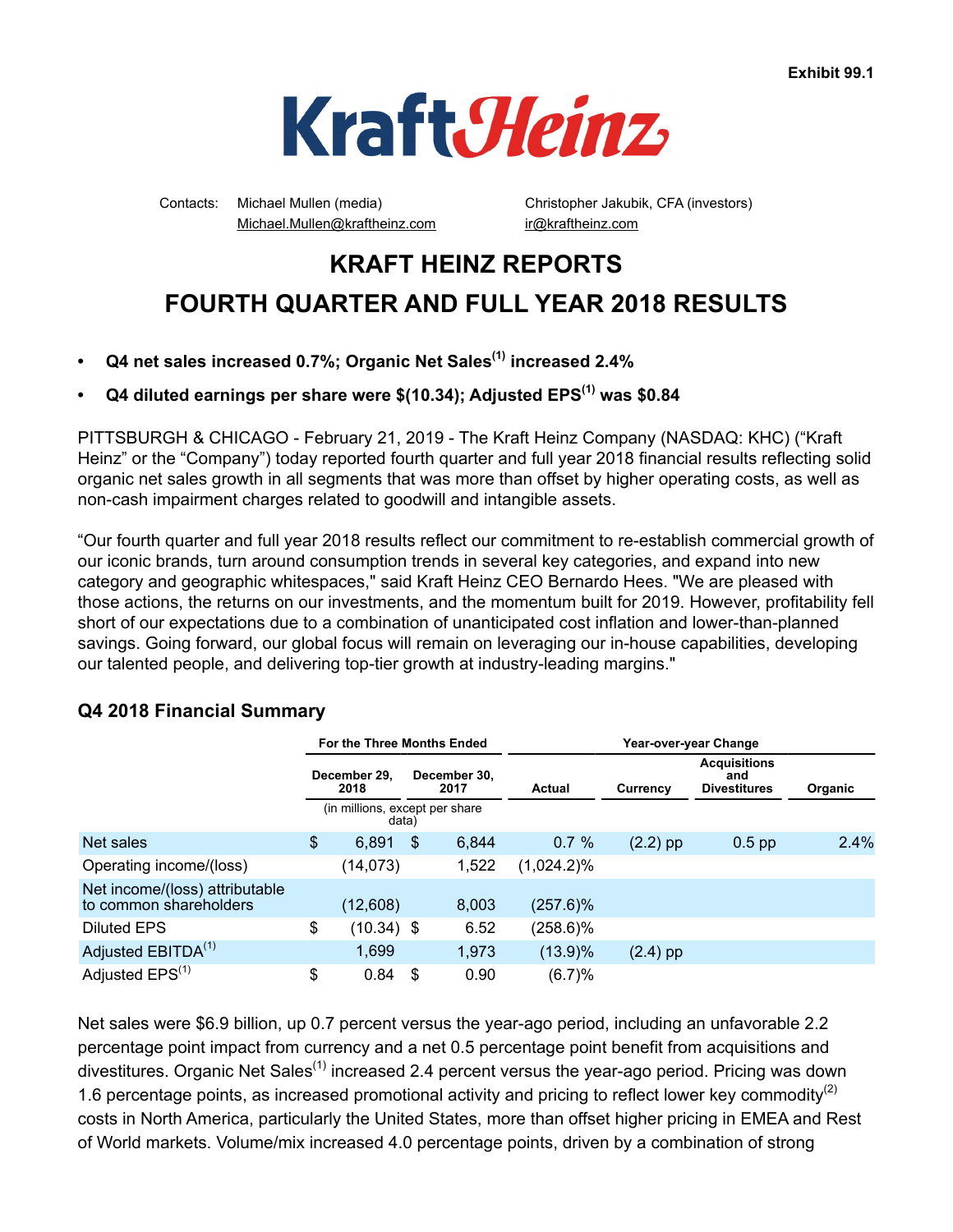consumption gains in North America and condiments and sauces growth across Latin America, North America, and EMEA.

During the fourth quarter, as part of the Company's normal quarterly reporting procedures and planning processes, the Company concluded that, based on several factors that developed during the fourth quarter, the fair values of certain goodwill and intangible assets were below their carrying amounts. As a result, the Company recorded non-cash impairment charges of \$15.4 billion to lower the carrying amount of goodwill in certain reporting units, primarily U.S. Refrigerated and Canada Retail, and certain intangible assets, primarily the *Kraft* and *Oscar Mayer* trademarks*.* These charges resulted in a net loss attributable to common shareholders of \$12.6 billion and diluted loss per share of \$10.34.

Adjusted EBITDA decreased 13.9 percent versus the year-ago period to \$1.7 billion, including a negative 2.4 percentage point impact from currency. Excluding the impact of currency, lower Adjusted EBITDA reflected a decline in the United States that more than offset Constant Currency Adjusted EBITDA<sup>(1)</sup> growth in all other business segments. Adjusted EPS decreased 6.7 percent to \$0.84, as lower Adjusted EBITDA, higher depreciation and amortization expenses, as well as higher interest expense more than offset lower taxes on adjusted earnings in the current period.

# **Q4 2018 Business Segment Highlights**

### **United States**

|                         | For the Three Months Ended |               |                      | Year-over-year Change |                   |                                                   |         |  |  |
|-------------------------|----------------------------|---------------|----------------------|-----------------------|-------------------|---------------------------------------------------|---------|--|--|
|                         | December 29,<br>2018       |               | December 30,<br>2017 | Actual                | Currency          | <b>Acquisitions</b><br>and<br><b>Divestitures</b> | Organic |  |  |
|                         |                            | (in millions) |                      |                       |                   |                                                   |         |  |  |
| Net sales               | \$<br>4.810                |               | 4.760                | 1.1%                  | 0.0 <sub>pp</sub> | $0.0$ pp                                          | 1.1%    |  |  |
| Segment Adjusted EBITDA | 1.264                      |               | 1.510                | (16.3)%               | $0.0$ pp          |                                                   |         |  |  |

United States net sales were \$4.8 billion, up 1.1 percent versus the year-ago period. Pricing was 2.8 percentage points lower, driven by a combination of commodity-driven pricing actions in dairy and coffee, increased promotional activity in ready-to-drink beverages and natural cheese, as well as timing of promotional activity versus the prior year in *Lunchables*. Volume/mix increased 3.9 percentage points due to gains across a majority of categories including nuts, meats, refrigerated meal combinations, cream cheese, and frozen potatoes.

United States Segment Adjusted EBITDA decreased 16.3 percent versus the year-ago period to \$1.3 billion, as the benefits from favorable key commodity costs and volume/mix growth were more than offset by a combination of lower pricing, higher costs net of savings, and investments to build strategic capabilities.

### **Canada**

|                         | For the Three Months Ended |               |                      | Year-over-year Change |                 |                                                   |         |  |  |  |
|-------------------------|----------------------------|---------------|----------------------|-----------------------|-----------------|---------------------------------------------------|---------|--|--|--|
|                         | December 29.<br>2018       |               | December 30,<br>2017 | Actual                | <b>Currency</b> | <b>Acquisitions</b><br>and<br><b>Divestitures</b> | Organic |  |  |  |
|                         |                            | (in millions) |                      |                       |                 |                                                   |         |  |  |  |
| Net sales               | \$<br>600                  | S             | 589                  | 1.8%                  | $(4.2)$ pp      | $0.0$ pp                                          | 6.0%    |  |  |  |
| Segment Adjusted EBITDA | 163                        |               | 161                  | $1.1\%$               | $(4.4)$ pp      |                                                   |         |  |  |  |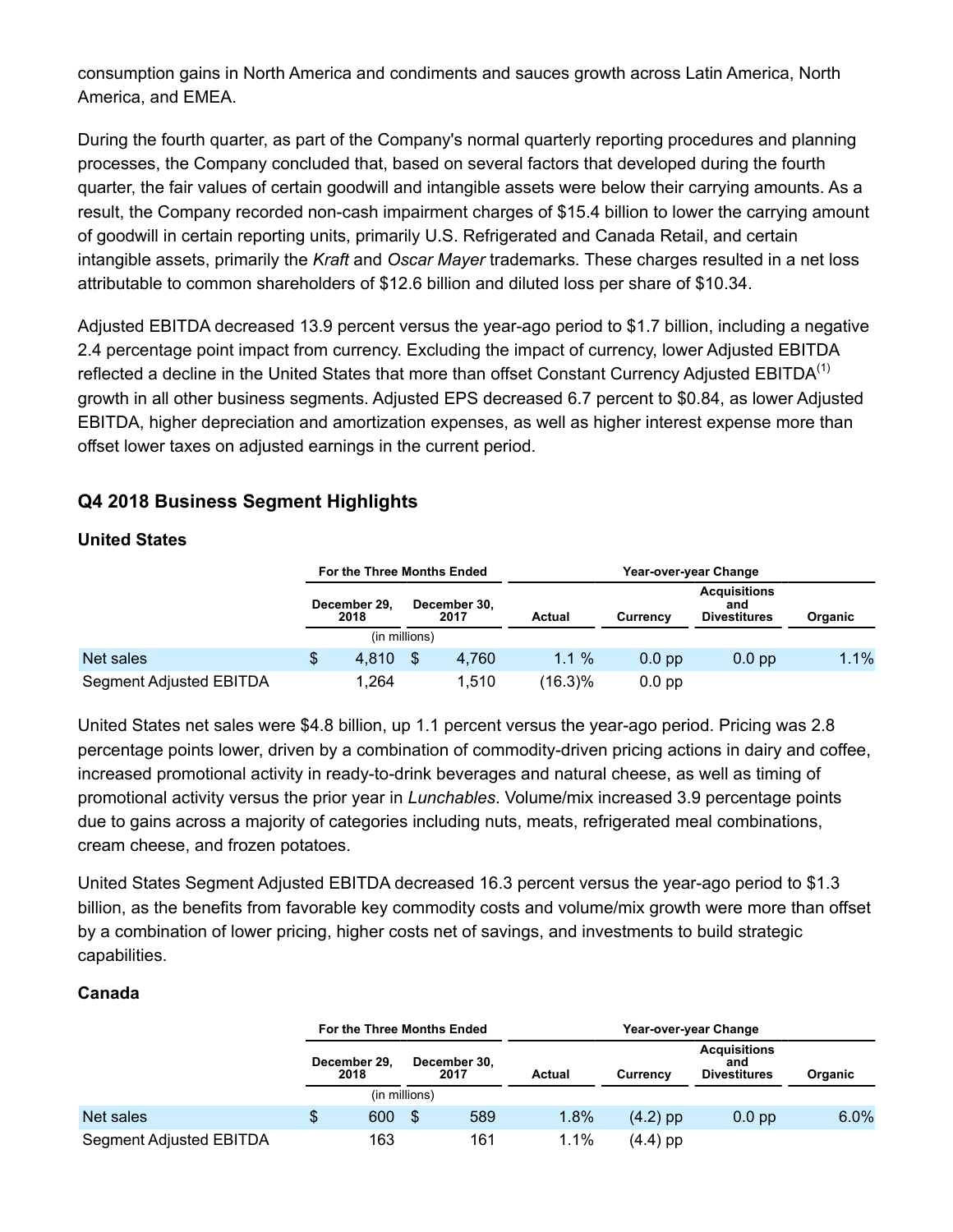Canada net sales were \$600 million, increasing 1.8 percent versus the year-ago period, despite a negative 4.2 percentage point impact from currency. Organic Net Sales were up 6.0 percent versus the year-ago period. Pricing declined 1.7 percentage points as increased in-store activity behind cheese, as well as macaroni and cheese, was partially offset by higher foodservice pricing. Volume/mix increased 7.7 percentage points, driven by a combination of consumption-led growth across several categories, including cheese, as well as favorable comparisons with retailer inventory de-stocking that occurred in the prior year period.

Canada Segment Adjusted EBITDA increased 1.1 percent versus the year-ago period to \$163 million, despite a negative 4.4 percentage point impact from currency, as volume/mix gains and lower input costs were partially offset by lower pricing and higher overhead costs.

### **EMEA(3)**

|                         |   | For the Three Months Ended |               |                      | Year-over-year Change |            |                                                   |         |  |  |  |
|-------------------------|---|----------------------------|---------------|----------------------|-----------------------|------------|---------------------------------------------------|---------|--|--|--|
|                         |   | December 29,<br>2018       |               | December 30,<br>2017 | Actual                | Currency   | <b>Acquisitions</b><br>and<br><b>Divestitures</b> | Organic |  |  |  |
|                         |   |                            | (in millions) |                      |                       |            |                                                   |         |  |  |  |
| Net sales               | S | 692                        | \$            | 699                  | $(1.1)\%$             | $(4.3)$ pp | $(1.9)$ pp                                        | 5.1%    |  |  |  |
| Segment Adjusted EBITDA |   | 171                        |               | 175                  | $(2.6)\%$             | $(4.3)$ pp |                                                   |         |  |  |  |

EMEA net sales were \$692 million, down 1.1 percent versus the year-ago period, including a negative 4.3 percentage point impact from currency and a negative 1.9 percentage point impact from the divestiture of a joint venture in South Africa. Organic Net Sales increased 5.1 percent versus the yearago period. Pricing was up 2.6 percentage points, primarily due to favorable timing of promotional activity versus the prior year in the UK as well as in the Middle East and Africa that was partially offset by lower pricing in Eastern Europe. Volume/mix increased 2.5 percentage points as growth from condiments and sauces, as well as foodservice gains across a majority of regions, more than offset lower shipments in the Middle East and Africa.

EMEA Segment Adjusted EBITDA decreased 2.6 percent versus the year-ago period to \$171 million, including a negative 4.3 percentage point impact from currency. Excluding the impact of currency, Segment Adjusted EBITDA increased 1.7 percentage points, primarily reflecting gains from Organic Net Sales growth that were partially offset by higher overhead costs.

### **Rest of World(3)(4)**

|                         | For the Three Months Ended |               |                      |        |             | Year-over-year Change                             |         |  |  |
|-------------------------|----------------------------|---------------|----------------------|--------|-------------|---------------------------------------------------|---------|--|--|
|                         | December 29,<br>2018       |               | December 30,<br>2017 | Actual | Currency    | <b>Acquisitions</b><br>and<br><b>Divestitures</b> | Organic |  |  |
|                         |                            | (in millions) |                      |        |             |                                                   |         |  |  |
| Net sales               | \$<br>789                  | \$            | 796                  | (0.8)% | $(12.6)$ pp | $6.5$ pp                                          | 5.3%    |  |  |
| Segment Adjusted EBITDA | 134                        |               | 142                  | (6.0)% | $(31.8)$ pp |                                                   |         |  |  |

Rest of World net sales of \$789 million decreased 0.8 percent versus the year-ago period, reflecting a negative 12.6 percentage point impact from currency that more than offset a 6.5 percentage point contribution from the Cerebos acquisition and Organic Net Sales growth of 5.3 percent versus the yearago period. Pricing increased 1.8 percentage points, primarily driven by highly inflationary environments in certain markets within Latin America that more than offset lower pricing in China. Volume/mix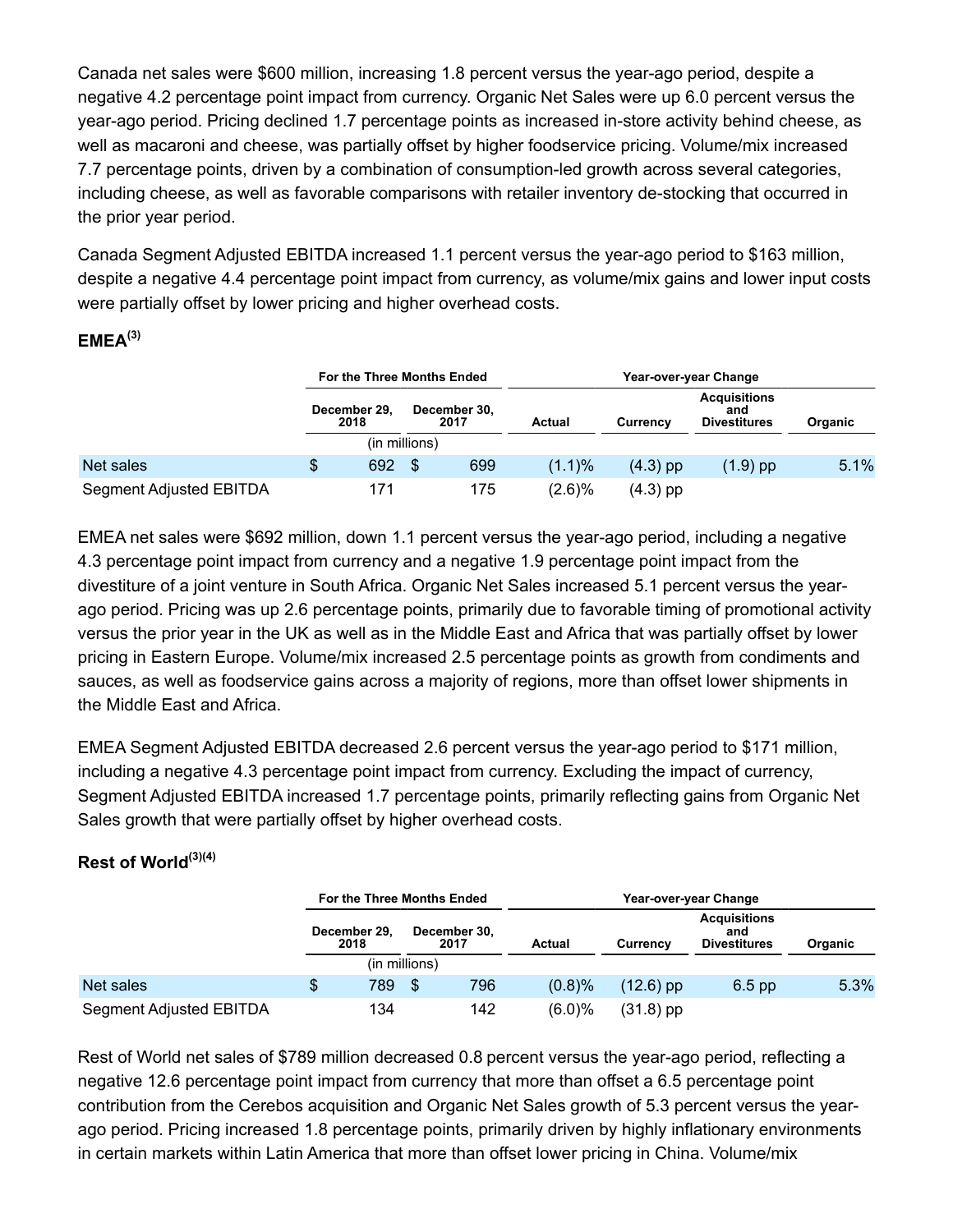increased 3.5 percentage points, driven by growth in condiments and sauces in Latin America that more than offset lower shipments in Asia Pacific.

Rest of World Segment Adjusted EBITDA decreased 6.0 percent versus the year-ago period to \$134 million due to a negative 31.8 percentage point impact from currency. Excluding the impact of currency, Segment Adjusted EBITDA increased 25.8 percentage points, reflecting gains from Organic Net Sales growth that were partially offset by higher input costs in local currency.

# **Supplemental Information**

The Company received a subpoena in October 2018 from the U.S. Securities and Exchange Commission (the "SEC") associated with an investigation into the Company's procurement area, more specifically the Company's accounting policies, procedures, and internal controls related to its procurement function, including, but not limited to, agreements, side agreements, and changes or modifications to its agreements with its vendors.

Following this initial SEC document request, the Company together with external counsel launched an investigation into the procurement area. In the fourth quarter of 2018, as a result of findings from the investigation, the Company recorded a \$25 million increase to costs of products sold as an out of period correction as the Company determined the amounts were immaterial to the fourth quarter of 2018 and its previously reported 2018 and 2017 interim and year to date periods. Additionally, the Company is in the process of implementing certain improvements to its internal controls to mitigate the likelihood of this occurring in the future and has taken other remedial measures. The Company continues to cooperate fully with the U.S. Securities and Exchange Commission.

At this time, the Company does not expect the matters subject to the investigation to be material to its current period or any prior period financial statements.

# **End Notes**

- (1) Organic Net Sales, Adjusted EBITDA, Constant Currency Adjusted EBITDA and Adjusted EPS are non-GAAP financial measures. Please see discussion of non-GAAP financial measures and the reconciliations at the end of this press release for more information.
- (2) The Company's key commodities in the United States and Canada are dairy, meat, coffee and nuts.
- (3) In the first quarter of the Company's fiscal year 2018, the Company reorganized certain of its international businesses to better align the Company's global geographies. As a result, Middle East and Africa businesses were moved from the historical Asia Pacific, Middle East, and Africa ("AMEA") operating segment into the historical Europe reportable segment, forming the new Europe, Middle East, and Africa ("EMEA") reportable segment. The remaining businesses from the AMEA operating segment became the Asia Pacific ("APAC") operating segment. This change has been reflected in all historical periods presented.
- (4) Rest of World comprises two operating segments: Latin America and APAC.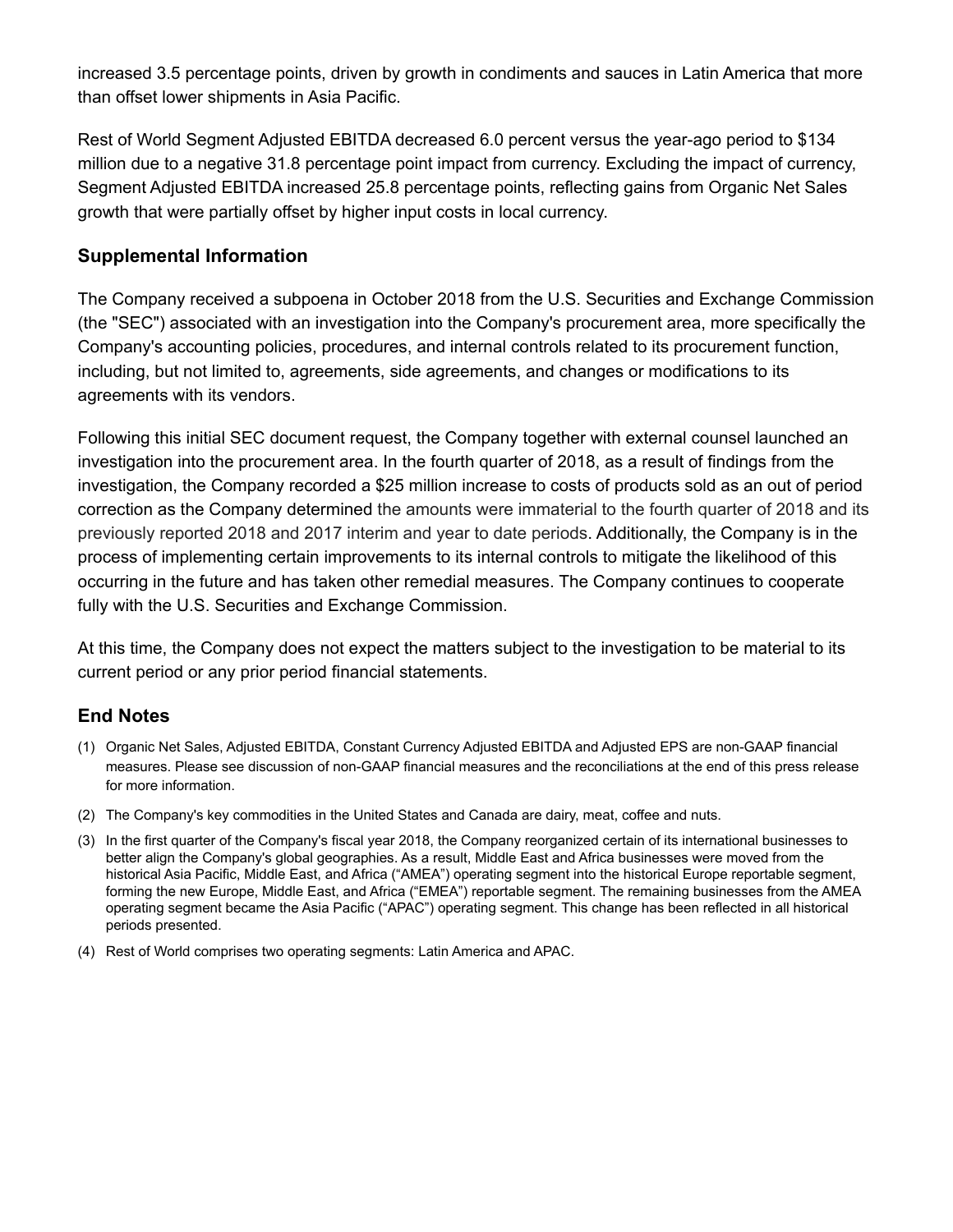# **Webcast and Conference Call Information**

Date: Thursday, February 21, 2019 Time: 5:30 pm - 6:30 pm Eastern Standard Time Webcast: Live audio webcast is available at ir.kraftheinzcompany.com Dial-in: (844) 347-3924 in the U.S. (918) 398-4553 outside the U.S. Conference ID # 3399483

# **ABOUT THE KRAFT HEINZ COMPANY**

For 150 years, we have produced some of the world's most beloved products at The Kraft Heinz Company (NASDAQ: KHC). Our Vision is *To Be the Best Food Company, Growing a Better World*. We are one of the largest global food and beverage companies, with 2018 net sales of approximately \$26 billion. Our portfolio is a diverse mix of iconic and emerging brands. As the guardians of these brands and the creators of innovative new products, we are dedicated to the sustainable health of our people and our planet. To learn more, visit www.kraftheinzcompany.com or follow us on LinkedIn and Twitter.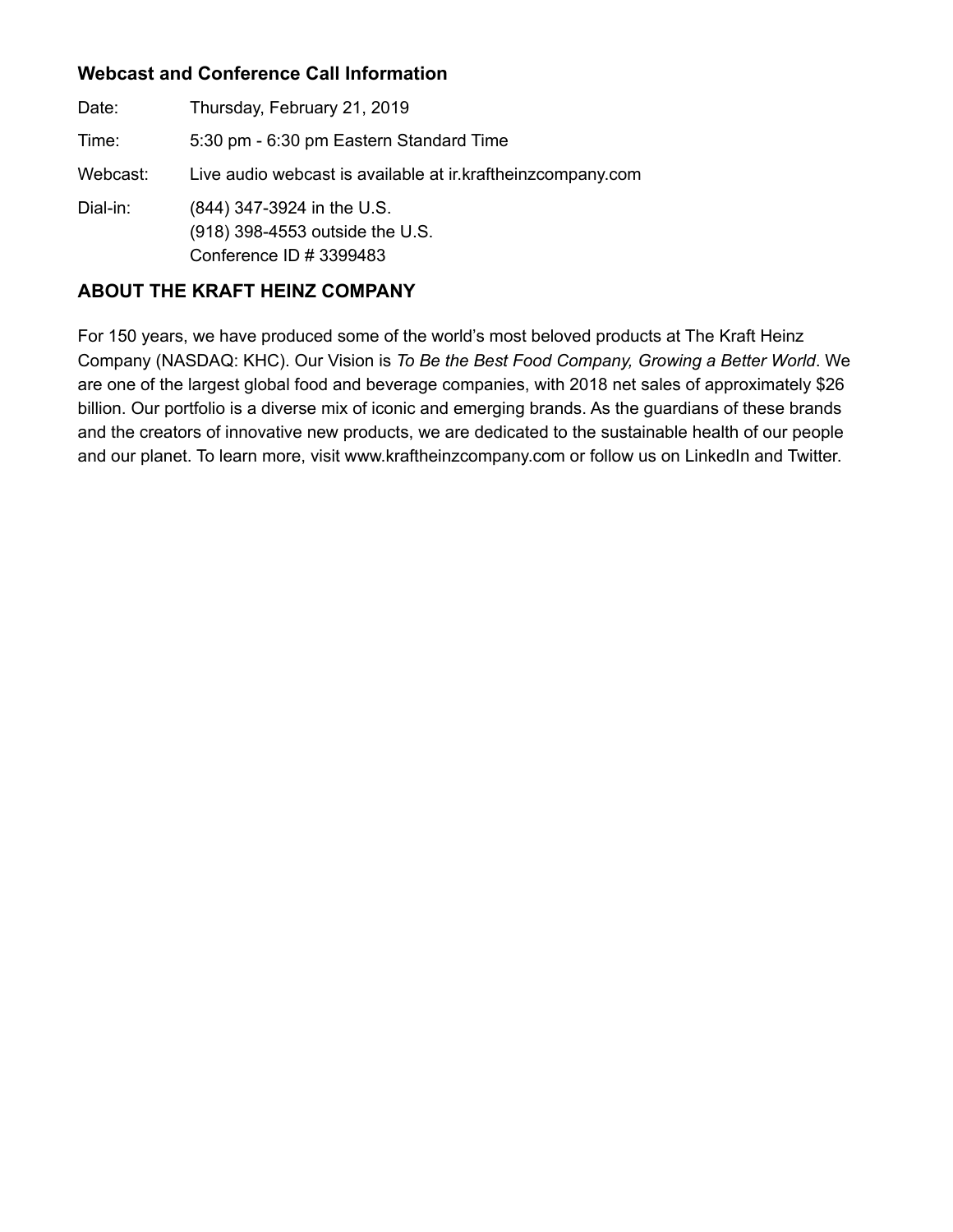### **Forward-Looking Statements**

This press release contains a number of forward-looking statements. Words such as "commit," "plan," "pleased," "believe," "anticipate," "reflect," "invest," "make," "expect," "deliver," "develop," "drive," "assess," "evaluate," "establish," "re-establish," "focus," "build," "turn," "expand," "leverage," "grow," "remain," "will," and variations of such words and similar future or conditional expressions are intended to identify forward-looking statements. Examples of forward-looking statements include, but are not limited to, statements regarding the Company's plans, costs and cost savings, legal matters, taxes, expectations, investments, innovations, opportunities, capabilities, execution, initiatives, pipeline, and growth. These forward-looking statements are not guarantees of future performance and are subject to a number of risks and uncertainties, many of which are difficult to predict and beyond the Company's control.

Important factors that may affect the Company's business and operations and that may cause actual results to differ materially from those in the forward-looking statements include, but are not limited to, operating in a highly competitive industry; the Company's ability to predict, identify, and interpret changes in consumer preferences and demand, to offer new products to meet those changes, and to respond to competitive innovation; changes in the retail landscape or the loss of key retail customers; changes in relationships with significant customers or suppliers; the Company's ability to maintain, extend, and expand its reputation and brand image; the Company's ability to leverage its brand value to compete against private label products; the Company's ability to drive revenue growth in its key product categories, increase its market share, or add products that are in faster-growing and more profitable categories; product recalls or product liability claims; unanticipated business disruptions; the Company's ability to identify, complete or realize the benefits from strategic acquisitions, alliances, divestitures, joint ventures or other investments; the Company's ability to realize the anticipated benefits from prior or future streamlining actions to reduce fixed costs, simplify or improve processes, and improve its competitiveness; the execution of the Company's international strategic initiatives; the impacts of the Company's international operations; economic and political conditions in the United States and in various other nations in which the Company does business; changes in the Company's management team or other key personnel and the Company's ability to hire or retain key personnel or a highly skilled and diverse global workforce; risks associated with information technology and systems, including service interruptions, misappropriation of data or breaches of security; impacts of natural events in the locations in which we or the Company's customers, suppliers, distributors, or regulators operate; the Company's ownership structure; the Company's indebtedness and ability to pay such indebtedness; an impairment of the carrying value of goodwill or other indefinite-lived intangible assets; exchange rate fluctuations; volatility in commodity, energy, and other input costs; volatility in the market value of all or a portion of the derivatives we use; increased pension, labor and people-related expenses; compliance with laws, regulations, and related interpretations and related legal claims or other regulatory enforcement actions; the Company's ability to protect intellectual property rights; tax law changes or interpretations; the impact of future sales of the Company's common stock in the public markets; the Company's ability to continue to pay a regular dividend and the amounts of any such dividends; volatility of capital markets and other macroeconomic factors; and other factors. For additional information on these and other factors that could affect the Company's forward-looking statements, see the Company's risk factors, as they may be amended from time to time, set forth in its filings with the Securities and Exchange Commission. The Company disclaims and does not undertake any obligation to update or revise any forward-looking statement in this press release, except as required by applicable law or regulation.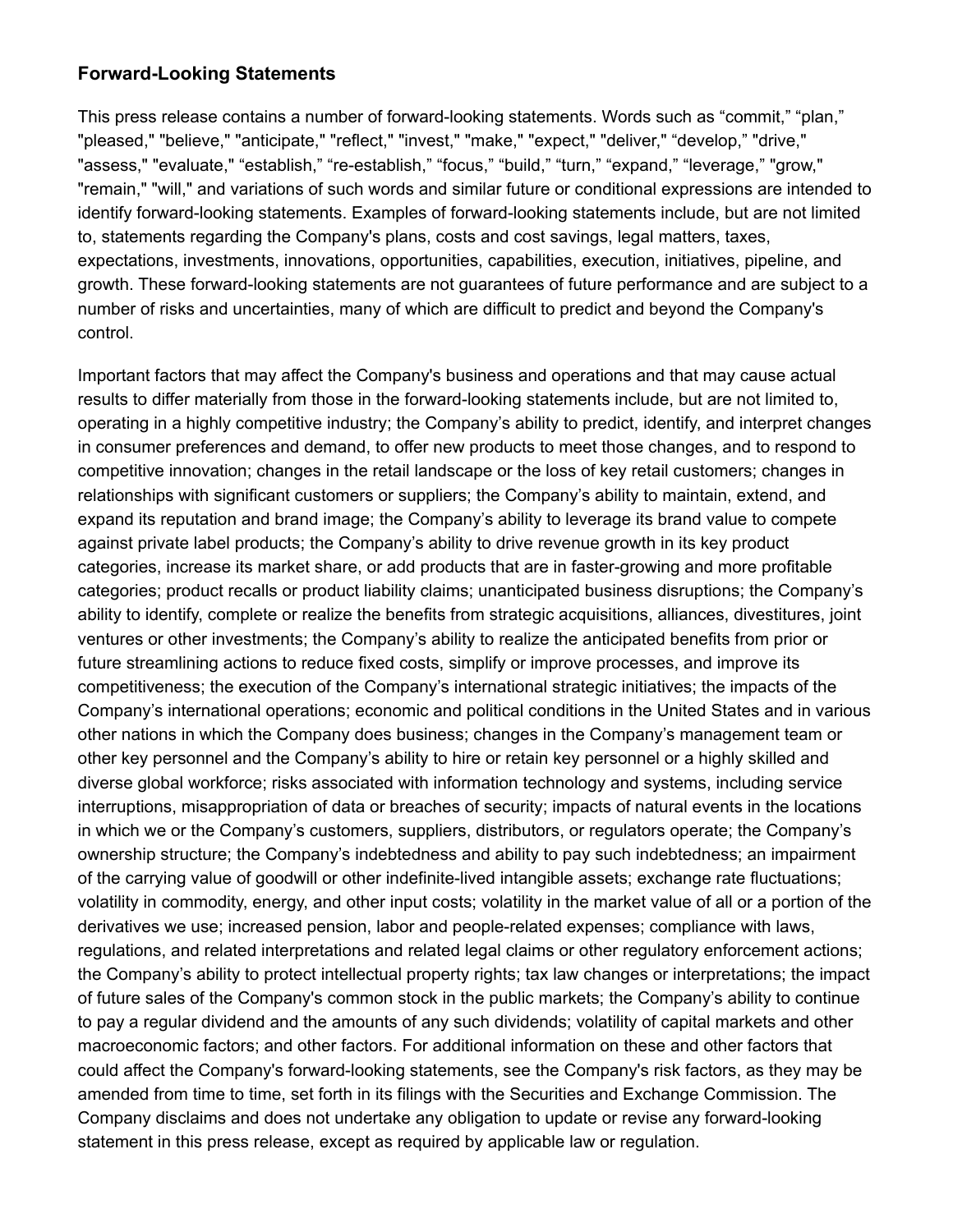### **Non-GAAP Financial Measures**

The non-GAAP financial measures provided should be viewed in addition to, and not as an alternative for, results prepared in accordance with accounting principles generally accepted in the United States of America ("GAAP") that are presented in this press release.

To supplement the financial information, the Company has presented Organic Net Sales, Adjusted EBITDA, Constant Currency Adjusted EBITDA, and Adjusted EPS, which are considered non-GAAP financial measures. The non-GAAP financial measures presented may differ from similarly titled non-GAAP financial measures presented by other companies, and other companies may not define these non-GAAP financial measures in the same way. These measures are not substitutes for their comparable GAAP financial measures, such as net sales, net income/(loss), diluted earnings per share, or other measures prescribed by GAAP, and there are limitations to using non-GAAP financial measures.

Management uses these non-GAAP financial measures to assist in comparing the Company's performance on a consistent basis for purposes of business decision making by removing the impact of certain items that management believes do not directly reflect the Company's underlying operations. Management believes that presenting the Company's non-GAAP financial measures (i.e., Organic Net Sales, Adjusted EBITDA, Constant Currency Adjusted EBITDA, and Adjusted EPS) is useful to investors because it (i) provides investors with meaningful supplemental information regarding financial performance by excluding certain items, (ii) permits investors to view performance using the same tools that management uses to budget, make operating and strategic decisions, and evaluate historical performance, and (iii) otherwise provides supplemental information that may be useful to investors in evaluating the Company's results. The Company believes that the presentation of these non-GAAP financial measures, when considered together with the corresponding GAAP financial measures and the reconciliations to those measures, provides investors with additional understanding of the factors and trends affecting the Company's business than could be obtained absent these disclosures.

Organic Net Sales is defined as net sales excluding, when they occur, the impact of currency, acquisitions and divestitures, and a 53rd week of shipments. The Company calculates the impact of currency on net sales by holding exchange rates constant at the previous year's exchange rate, with the exception of Venezuela, for which the Company calculates the previous year's results using the current year's exchange rate. Organic Net Sales is a tool that can assist management and investors in comparing the Company's performance on a consistent basis by removing the impact of certain items that management believes do not directly reflect the Company's underlying operations.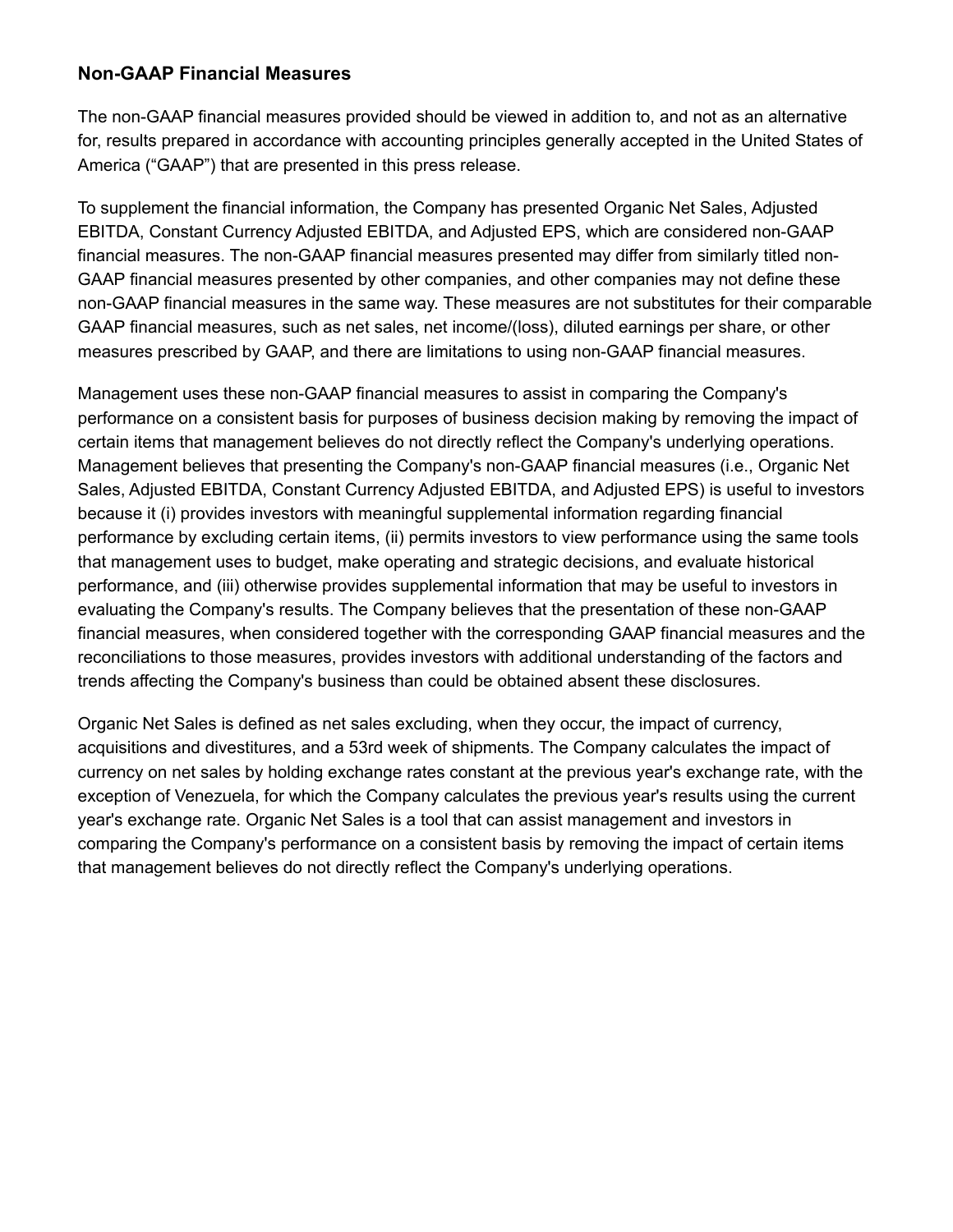Adjusted EBITDA is defined as net income/(loss) from continuing operations before interest expense, other expense/(income), net, provision for/(benefit from) income taxes, and depreciation and amortization (excluding integration and restructuring expenses); in addition to these adjustments, the Company excludes, when they occur, the impacts of integration and restructuring expenses, deal costs, unrealized losses/(gains) on commodity hedges, impairment losses, losses/(gains) on the sale of a business, other losses/(gains) related to acquisitions and divestitures (e.g., tax and hedging impacts), nonmonetary currency devaluation (e.g., remeasurement gains and losses), and equity award compensation expense (excluding integration and restructuring expenses). The Company also presents Adjusted EBITDA on a constant currency basis. The Company calculates the impact of currency on Adjusted EBITDA by holding exchange rates constant at the previous year's exchange rate, with the exception of Venezuela, for which it calculates the previous year's results using the current year's exchange rate. Adjusted EBITDA and Constant Currency Adjusted EBITDA are tools that can assist management and investors in comparing the Company's performance on a consistent basis by removing the impact of certain items that management believes do not directly reflect the Company's underlying operations.

Adjusted EPS is defined as diluted earnings per share excluding, when they occur, the impacts of integration and restructuring expenses, deal costs, unrealized losses/(gains) on commodity hedges, impairment losses, losses/(gains) on the sale of a business, other losses/(gains) related to acquisitions and divestitures (e.g., tax and hedging impacts), nonmonetary currency devaluation (e.g., remeasurement gains and losses), and U.S. Tax Reform discrete income tax expense/(benefit), and including when they occur, adjustments to reflect preferred stock dividend payments on an accrual basis. The Company believes Adjusted EPS provides important comparability of underlying operating results, allowing investors and management to assess operating performance on a consistent basis.

See the attached schedules for supplemental financial data, which includes the financial information, the non-GAAP financial measures and corresponding reconciliations to the comparable GAAP financial measures for the relevant periods.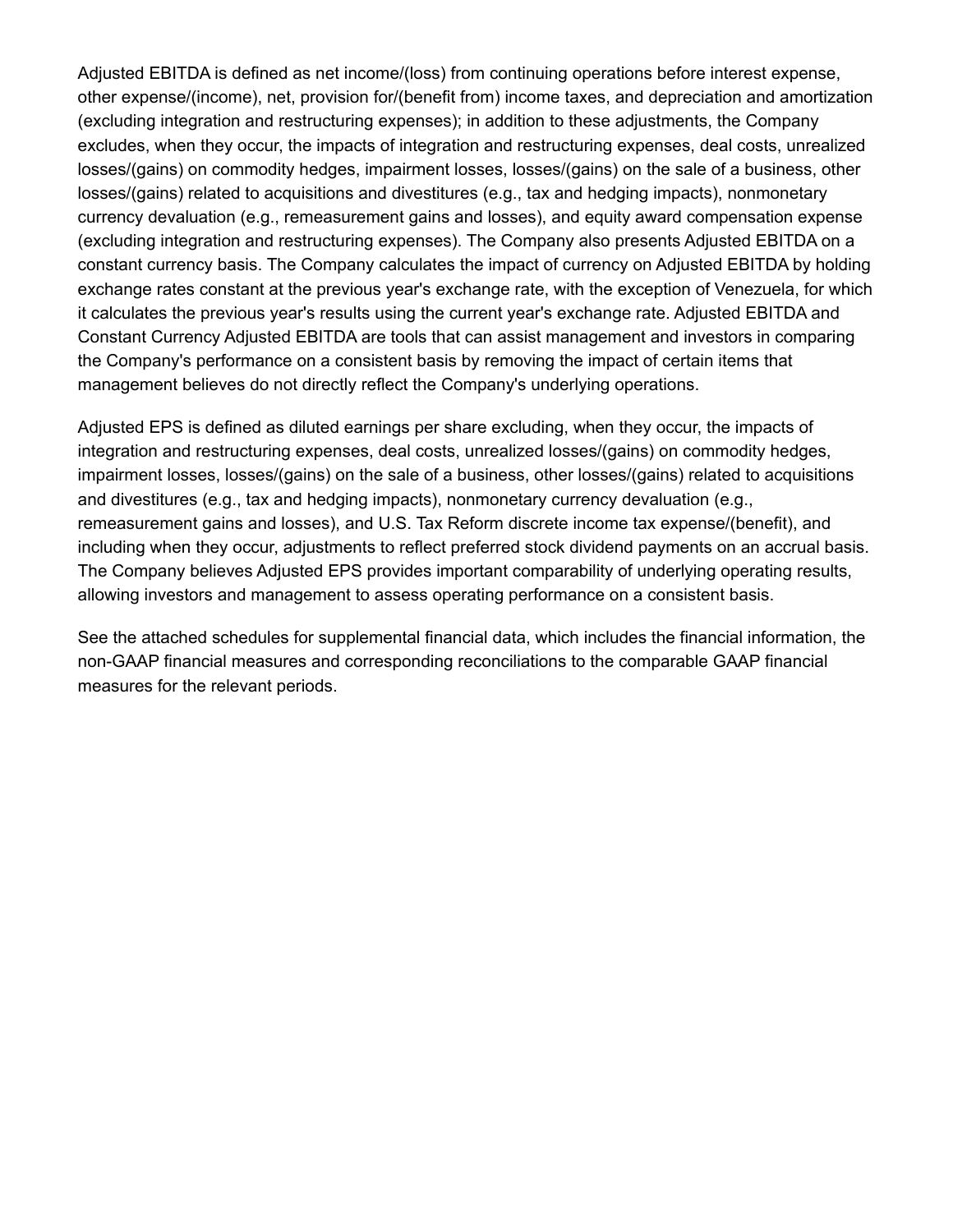

The Kraft Heinz Company Consolidated Statements of Income (in millions, except per share data) (Unaudited)

|                                                                              | For the Three Months Ended |                      |       |                      | For the Year Ended         |                      |                           |                      |
|------------------------------------------------------------------------------|----------------------------|----------------------|-------|----------------------|----------------------------|----------------------|---------------------------|----------------------|
|                                                                              |                            | December 29,<br>2018 |       | December 30,<br>2017 |                            | December 29,<br>2018 |                           | December 30,<br>2017 |
| Net sales                                                                    | $\mathfrak{S}$             | 6,891                | $\$\$ | 6,844                | $\boldsymbol{\mathsf{S}}$  | 26,259               | $\boldsymbol{\mathsf{S}}$ | 26,085               |
| Cost of products sold                                                        |                            | 4,658                |       | 4,542                |                            | 17,309               |                           | 16,948               |
| Gross profit                                                                 |                            | 2,233                |       | 2,302                |                            | 8,950                |                           | 9,137                |
| Selling, general and administrative expenses,<br>excluding impairment losses |                            | 866                  |       | 780                  |                            | 3,204                |                           | 2,951                |
| Goodwill impairment losses                                                   |                            | 7,108                |       |                      |                            | 7,272                |                           |                      |
| Intangible asset impairment losses                                           |                            | 8,332                |       |                      |                            | 8,667                |                           | 49                   |
| Selling, general and administrative expenses                                 |                            | 16,306               |       | 780                  |                            | 19,143               |                           | 3,000                |
| Operating income/(loss)                                                      |                            | (14, 073)            |       | 1,522                |                            | (10, 193)            |                           | 6,137                |
| Interest expense                                                             |                            | 326                  |       | 308                  |                            | 1,288                |                           | 1,234                |
| Other expense/(income), net                                                  |                            | 13                   |       | (117)                |                            | (183)                |                           | (627)                |
| Income/(loss) before income taxes                                            |                            | (14, 412)            |       | 1,331                |                            | (11, 298)            |                           | 5,530                |
| Provision for/(benefit from) income taxes                                    |                            | (1,744)              |       | (6,665)              |                            | (1,006)              |                           | (5,460)              |
| Net income/(loss)                                                            |                            | (12,668)             |       | 7,996                |                            | (10, 292)            |                           | 10,990               |
| Net income/(loss) attributable to noncontrolling<br>interest                 |                            | (60)                 |       | (7)                  |                            | (63)                 |                           | (9)                  |
| Net income/(loss) attributable to common<br>shareholders                     | $\boldsymbol{\mathcal{S}}$ | $(12,608)$ \$        |       | 8,003                | $\boldsymbol{\mathcal{S}}$ | $(10, 229)$ \$       |                           | 10,999               |
|                                                                              |                            |                      |       |                      |                            |                      |                           |                      |
| Basic shares outstanding                                                     |                            | 1,220                |       | 1,219                |                            | 1,219                |                           | 1,218                |
| Diluted shares outstanding                                                   |                            | 1,220                |       | 1,228                |                            | 1,219                |                           | 1,228                |
|                                                                              |                            |                      |       |                      |                            |                      |                           |                      |
| Per share data applicable to common<br>shareholders:                         |                            |                      |       |                      |                            |                      |                           |                      |
| Basic earnings/(loss) per share                                              | $\mathcal{S}$              | $(10.34)$ \$         |       | 6.57                 | $\mathcal{L}$              | $(8.39)$ \$          |                           | 9.03                 |
| Diluted earnings/(loss) per share                                            |                            | (10.34)              |       | 6.52                 |                            | (8.39)               |                           | 8.95                 |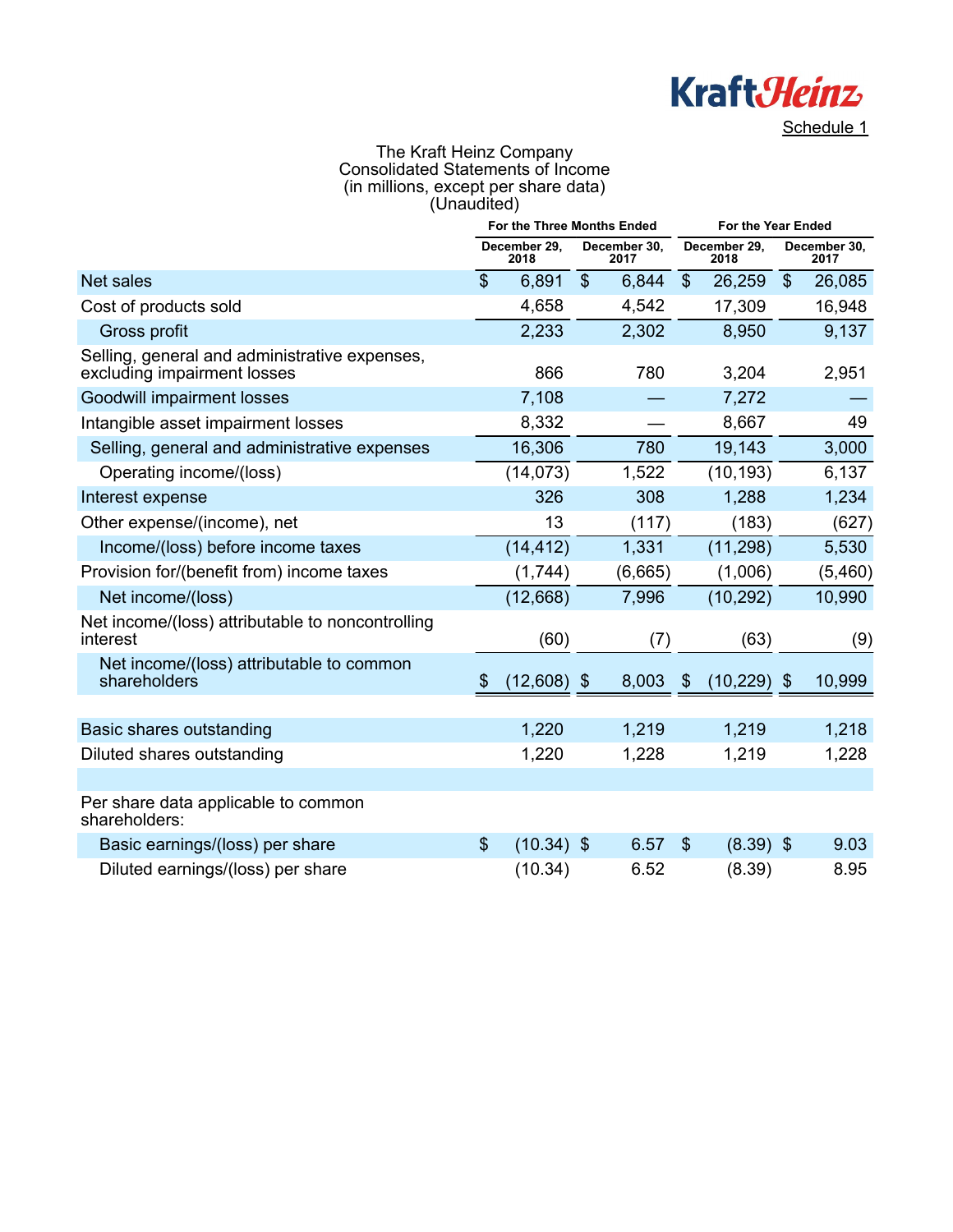

#### The Kraft Heinz Company Reconciliation of Net Sales to Organic Net Sales For the Three Months Ended (dollars in millions) (Unaudited)

|                             |                       |                  |                           |                 |                | <b>Acquisitions</b><br>and |                         | <b>Organic Net</b> |              |                   |
|-----------------------------|-----------------------|------------------|---------------------------|-----------------|----------------|----------------------------|-------------------------|--------------------|--------------|-------------------|
|                             |                       | <b>Net Sales</b> |                           | <b>Currency</b> |                | <b>Divestitures</b>        |                         | Sales              | <b>Price</b> | <b>Volume/Mix</b> |
| <b>December 29, 2018</b>    |                       |                  |                           |                 |                |                            |                         |                    |              |                   |
| <b>United States</b>        | \$                    | 4,810            | \$                        |                 | \$             |                            | \$                      | 4,810              |              |                   |
| Canada                      |                       | 600              |                           | (24)            |                |                            |                         | 624                |              |                   |
| <b>EMEA</b>                 |                       | 692              |                           | (31)            |                |                            |                         | 723                |              |                   |
| <b>Rest of World</b>        |                       | 789              |                           | (42)            |                | 48                         |                         | 783                |              |                   |
|                             | \$                    | 6,891            | \$                        | (97) \$         |                | 48                         | - \$                    | 6,940              |              |                   |
|                             |                       |                  |                           |                 |                |                            |                         |                    |              |                   |
| <b>December 30, 2017</b>    |                       |                  |                           |                 |                |                            |                         |                    |              |                   |
| <b>United States</b>        | $\mathcal{S}$         | 4,760            | $\boldsymbol{\mathsf{S}}$ |                 | $\mathcal{S}$  |                            | $\sqrt[6]{\frac{1}{2}}$ | 4,760              |              |                   |
| Canada                      |                       | 589              |                           |                 |                |                            |                         | 589                |              |                   |
| <b>EMEA</b>                 |                       | 699              |                           |                 |                | 13                         |                         | 686                |              |                   |
| <b>Rest of World</b>        |                       | 796              |                           | 53              |                |                            |                         | 743                |              |                   |
|                             | $\boldsymbol{\theta}$ | 6,844            | $\$\$                     | 53              | $\mathfrak{F}$ | 13                         | $\sqrt[6]{3}$           | 6,778              |              |                   |
|                             |                       |                  |                           |                 |                |                            |                         |                    |              |                   |
| Year-over-year growth rates |                       |                  |                           |                 |                |                            |                         |                    |              |                   |
| <b>United States</b>        |                       | 1.1%             |                           | $0.0$ pp        |                | $0.0$ pp                   |                         | 1.1%               | $(2.8)$ pp   | 3.9 pp            |
| Canada                      |                       | 1.8%             |                           | $(4.2)$ pp      |                | $0.0$ pp                   |                         | 6.0%               | $(1.7)$ pp   | 7.7 pp            |
| <b>EMEA</b>                 |                       | $(1.1)\%$        |                           | $(4.3)$ pp      |                | $(1.9)$ pp                 |                         | 5.1%               | $2.6$ pp     | $2.5$ pp          |
| <b>Rest of World</b>        |                       | (0.8)%           |                           | $(12.6)$ pp     |                | $6.5$ pp                   |                         | 5.3%               | $1.8$ pp     | $3.5$ pp          |

Kraft Heinz **6.7 %** (2.2) pp 0.5 pp 2.4% (1.6) pp 4.0 pp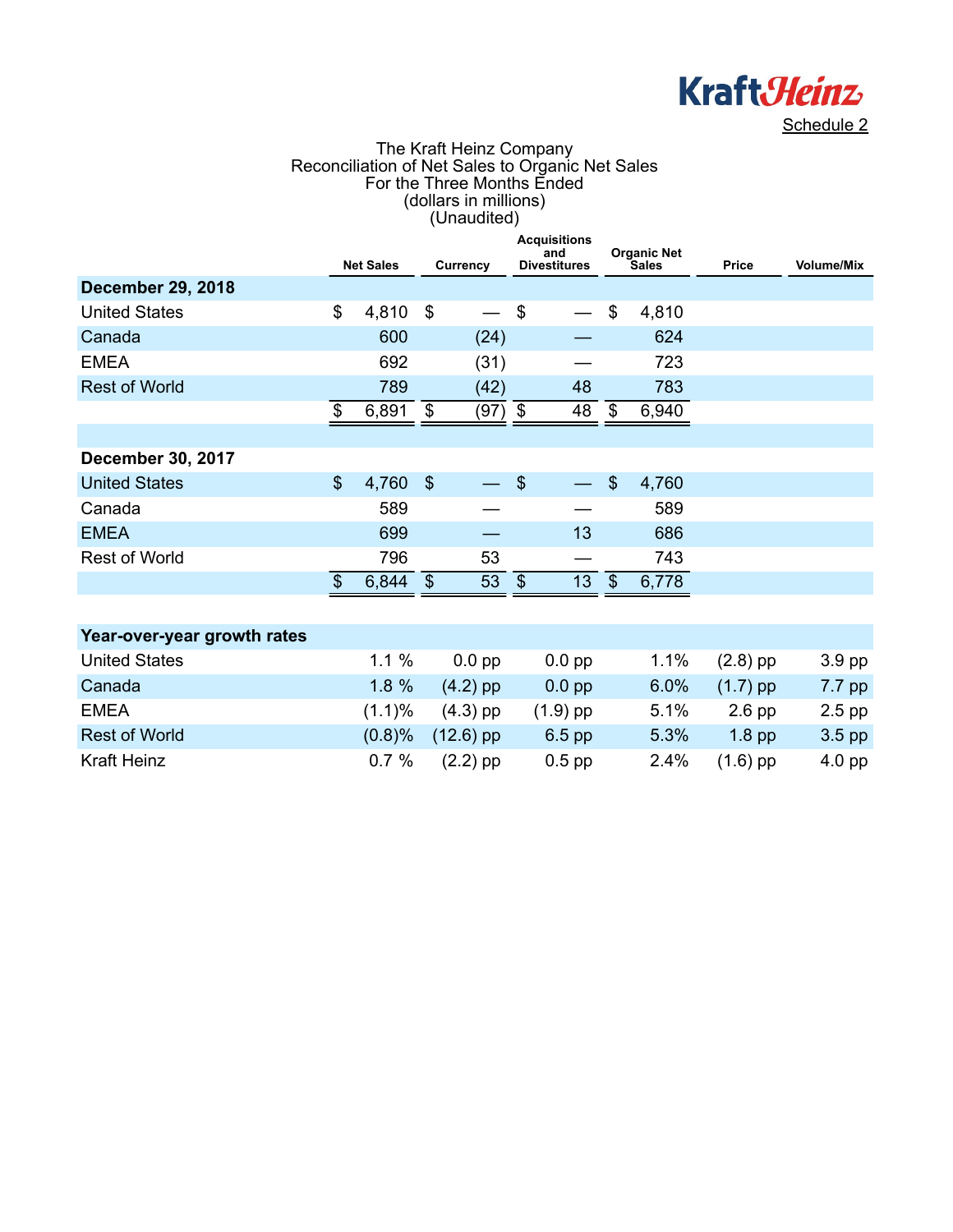

#### The Kraft Heinz Company Reconciliation of Net Sales to Organic Net Sales For the Year Ended (dollars in millions) (Unaudited)

|                             |                           | <b>Net Sales</b> |                           | Currency   |               | <b>Acquisitions</b><br>and<br><b>Divestitures</b> |               | <b>Organic Net</b><br>Sales | Price      | <b>Volume/Mix</b> |
|-----------------------------|---------------------------|------------------|---------------------------|------------|---------------|---------------------------------------------------|---------------|-----------------------------|------------|-------------------|
| <b>December 29, 2018</b>    |                           |                  |                           |            |               |                                                   |               |                             |            |                   |
| <b>United States</b>        | \$                        | 18,122           | \$                        |            | \$            |                                                   | \$            | 18,122                      |            |                   |
| Canada                      |                           | 2,173            |                           | (5)        |               |                                                   |               | 2,178                       |            |                   |
| <b>EMEA</b>                 |                           | 2,709            |                           | 66         |               | 19                                                |               | 2,624                       |            |                   |
| <b>Rest of World</b>        |                           | 3,255            |                           | (75)       |               | 158                                               |               | 3,172                       |            |                   |
|                             | \$                        | 26,259           | \$                        | (14)       | \$            | 177                                               | \$            | 26,096                      |            |                   |
|                             |                           |                  |                           |            |               |                                                   |               |                             |            |                   |
| <b>December 30, 2017</b>    |                           |                  |                           |            |               |                                                   |               |                             |            |                   |
| <b>United States</b>        | $\boldsymbol{\mathsf{S}}$ | 18,230           | $\boldsymbol{\mathsf{S}}$ |            | $\mathcal{S}$ |                                                   | $\$\$         | 18,230                      |            |                   |
| Canada                      |                           | 2,177            |                           |            |               |                                                   |               | 2,177                       |            |                   |
| <b>EMEA</b>                 |                           | 2,594            |                           |            |               | 56                                                |               | 2,538                       |            |                   |
| <b>Rest of World</b>        |                           | 3,084            |                           | 144        |               |                                                   |               | 2,940                       |            |                   |
|                             | $\frac{1}{2}$             | 26,085           | $\boldsymbol{\mathsf{S}}$ | 144        | $\frac{1}{2}$ | 56                                                | $\mathcal{S}$ | 25,885                      |            |                   |
|                             |                           |                  |                           |            |               |                                                   |               |                             |            |                   |
| Year-over-year growth rates |                           |                  |                           |            |               |                                                   |               |                             |            |                   |
| <b>United States</b>        |                           | (0.6)%           |                           | $0.0$ pp   |               | $0.0$ pp                                          |               | (0.6)%                      | $(0.9)$ pp | $0.3$ pp          |
| Canada                      |                           | (0.2)%           |                           | $(0.3)$ pp |               | $0.0$ pp                                          |               | 0.1%                        | $(0.6)$ pp | $0.7$ pp          |
| <b>EMEA</b>                 |                           | 4.4%             |                           | $2.5$ pp   |               | $(1.5)$ pp                                        |               | 3.4%                        | $0.2$ pp   | 3.2 pp            |
| <b>Rest of World</b>        |                           | 5.6 %            |                           | $(7.6)$ pp |               | 5.3 pp                                            |               | 7.9 %                       | 5.4 pp     | $2.5$ pp          |

Kraft Heinz 6.7 % (0.6) pp 0.5 pp 0.8 % (0.1) pp 0.9 pp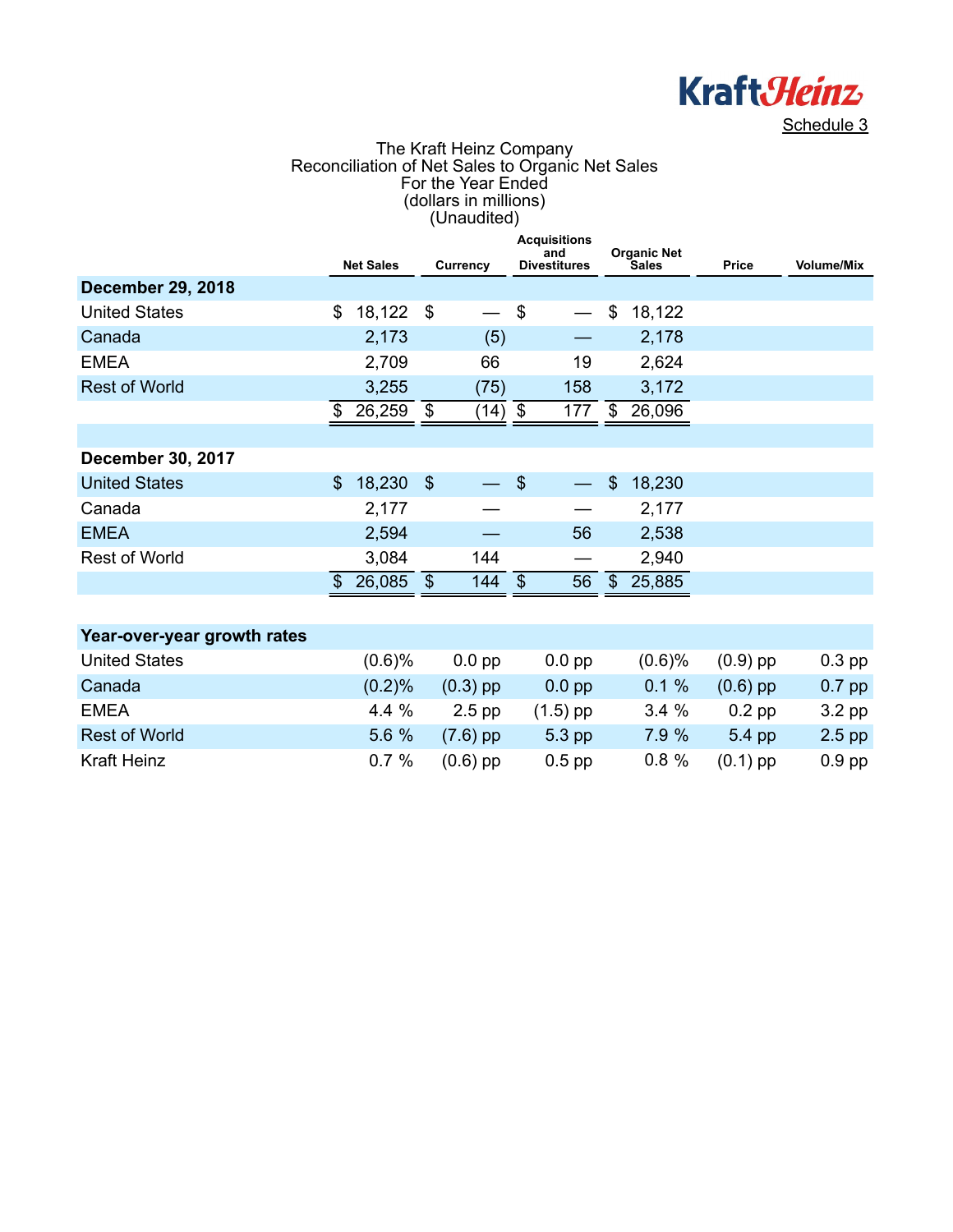

### The Kraft Heinz Company Reconciliation of Net Income/(Loss) to Adjusted EBITDA (dollars in millions) (Unaudited)

|                                                                                         | For the Three Months Ended                |                      |                           |                      | For the Year Ended        |                      |                           |                      |  |
|-----------------------------------------------------------------------------------------|-------------------------------------------|----------------------|---------------------------|----------------------|---------------------------|----------------------|---------------------------|----------------------|--|
|                                                                                         |                                           | December 29,<br>2018 |                           | December 30,<br>2017 |                           | December 29,<br>2018 |                           | December 30,<br>2017 |  |
| Net income/(loss)                                                                       | $\mathbb{S}$                              | $(12,668)$ \$        |                           | 7,996                | $\mathfrak{S}$            | (10, 292)            | <b>\$</b>                 | 10,990               |  |
| Interest expense                                                                        |                                           | 326                  |                           | 308                  |                           | 1,288                |                           | 1,234                |  |
| Other expense/(income), net                                                             |                                           | 13                   |                           | (117)                |                           | (183)                |                           | (627)                |  |
| Provision for/(benefit from) income taxes                                               |                                           | (1,744)              |                           | (6,665)              |                           | (1,006)              |                           | (5,460)              |  |
| Operating income/(loss)                                                                 |                                           | (14, 073)            |                           | 1,522                |                           | (10, 193)            |                           | 6,137                |  |
| Depreciation and amortization (excluding<br>integration and restructuring expenses)     |                                           | 248                  |                           | 227                  |                           | 950                  |                           | 910                  |  |
| Integration and restructuring expenses                                                  |                                           | 81                   |                           | 218                  |                           | 296                  |                           | 606                  |  |
| Deal costs                                                                              |                                           | 4                    |                           |                      |                           | 23                   |                           |                      |  |
| Unrealized losses/(gains) on commodity hedges                                           |                                           | 10                   |                           | (5)                  |                           | 21                   |                           | 19                   |  |
| <b>Impairment losses</b>                                                                |                                           | 15,440               |                           |                      |                           | 15,939               |                           | 49                   |  |
| Losses/(gains) on sale of business                                                      |                                           |                      |                           |                      |                           | 15                   |                           |                      |  |
| Equity award compensation expense (excluding<br>integration and restructuring expenses) |                                           | (11)                 |                           | 11                   |                           | 33                   |                           | 49                   |  |
| <b>Adjusted EBITDA</b>                                                                  | $\, \, \raisebox{12pt}{$\scriptstyle \$}$ | 1,699                | $\boldsymbol{\mathsf{S}}$ | 1,973                | $\$\$                     | 7,084                | $\mathcal{S}$             | 7,770                |  |
|                                                                                         |                                           |                      |                           |                      |                           |                      |                           |                      |  |
| <b>Segment Adjusted EBITDA:</b>                                                         |                                           |                      |                           |                      |                           |                      |                           |                      |  |
| <b>United States</b>                                                                    | \$                                        | 1,264                | \$                        | 1,510                | \$                        | 5,279                | \$                        | 5,964                |  |
| Canada                                                                                  |                                           | 163                  |                           | 161                  |                           | 613                  |                           | 636                  |  |
| <b>EMEA</b>                                                                             |                                           | 171                  |                           | 175                  |                           | 715                  |                           | 681                  |  |
| <b>Rest of World</b>                                                                    |                                           | 134                  |                           | 142                  |                           | 638                  |                           | 597                  |  |
| General corporate expenses                                                              |                                           | (33)                 |                           | (15)                 |                           | (161)                |                           | (108)                |  |
| <b>Adjusted EBITDA</b>                                                                  | \$                                        | 1,699                | $\mathcal{S}$             | 1,973                | $\boldsymbol{\mathsf{S}}$ | 7,084                | $\boldsymbol{\mathsf{S}}$ | 7,770                |  |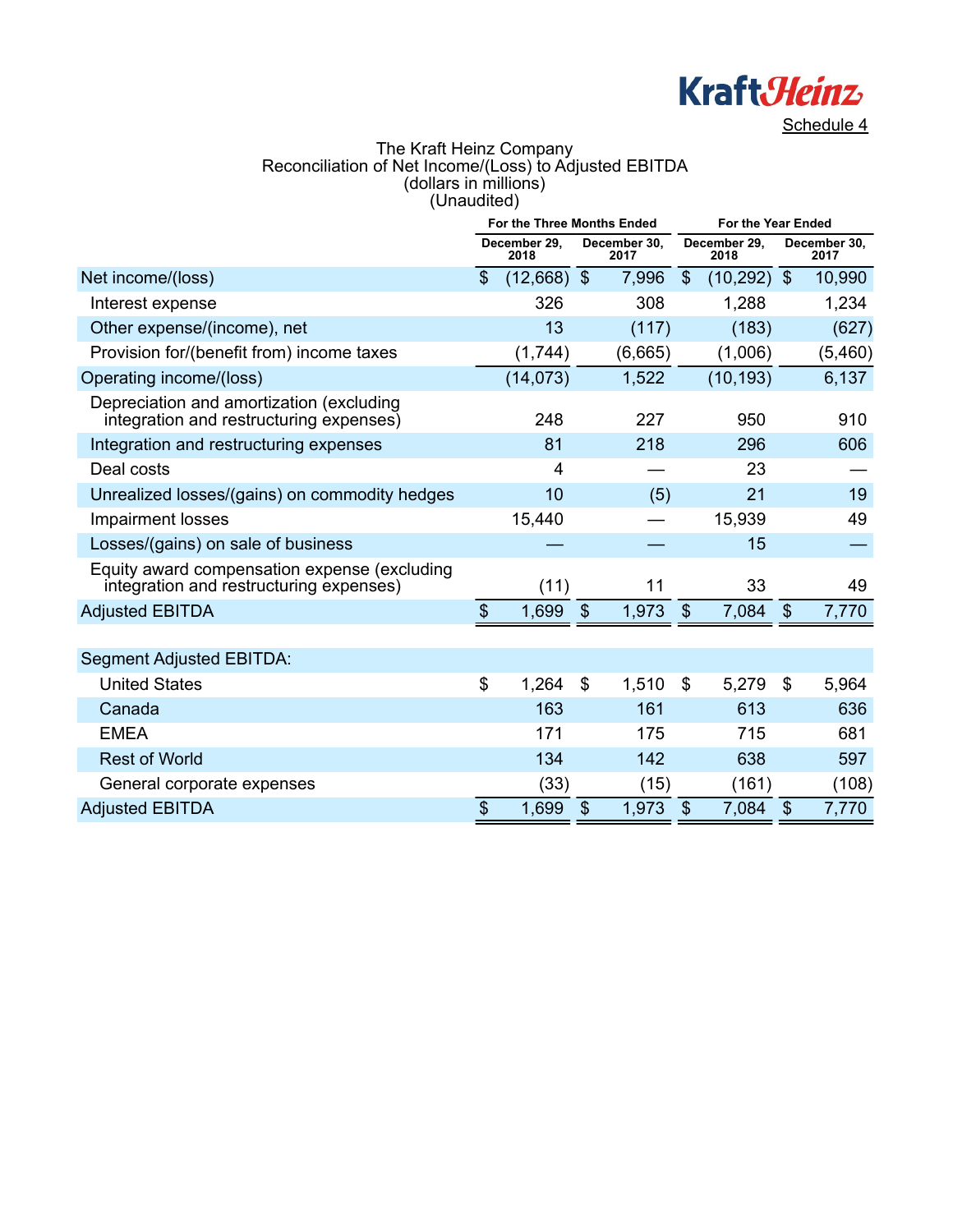

#### The Kraft Heinz Company Reconciliation of Adjusted EBITDA to Constant Currency Adjusted EBITDA For the Three Months Ended (dollars in millions) (Unaudited)

|                             |                           | <b>Adjusted EBITDA</b> |                            | Currency    |              | <b>Constant Currency</b><br><b>Adjusted EBITDA</b> |  |  |
|-----------------------------|---------------------------|------------------------|----------------------------|-------------|--------------|----------------------------------------------------|--|--|
| <b>December 29, 2018</b>    |                           |                        |                            |             |              |                                                    |  |  |
| <b>United States</b>        | \$                        | 1,264                  | $\mathfrak{S}$             |             | \$           | 1,264                                              |  |  |
| Canada                      |                           | 163                    |                            | (7)         |              | 170                                                |  |  |
| <b>EMEA</b>                 |                           | 171                    |                            | (8)         |              | 179                                                |  |  |
| <b>Rest of World</b>        |                           | 134                    |                            | (6)         |              | 140                                                |  |  |
| General corporate expenses  |                           | (33)                   |                            |             |              | (33)                                               |  |  |
|                             | $\boldsymbol{\mathsf{S}}$ | 1,699                  | $\boldsymbol{\mathsf{\$}}$ | $(21)$ \$   |              | 1,720                                              |  |  |
|                             |                           |                        |                            |             |              |                                                    |  |  |
| <b>December 30, 2017</b>    |                           |                        |                            |             |              |                                                    |  |  |
| <b>United States</b>        | \$                        | 1,510                  | \$                         |             | \$           | 1,510                                              |  |  |
| Canada                      |                           | 161                    |                            |             |              | 161                                                |  |  |
| <b>EMEA</b>                 |                           | 175                    |                            |             |              | 175                                                |  |  |
| <b>Rest of World</b>        |                           | 142                    |                            | 31          |              | 111                                                |  |  |
| General corporate expenses  |                           | (15)                   |                            |             |              | (15)                                               |  |  |
|                             | $\mathfrak{S}$            | 1,973                  | $\boldsymbol{\mathsf{S}}$  | 31          | $\mathbb{S}$ | 1,942                                              |  |  |
|                             |                           |                        |                            |             |              |                                                    |  |  |
| Year-over-year growth rates |                           |                        |                            |             |              |                                                    |  |  |
| <b>United States</b>        |                           | $(16.3)\%$             |                            | $0.0$ pp    |              | $(16.3)\%$                                         |  |  |
| Canada                      |                           | 1.1%                   |                            | $(4.4)$ pp  |              | 5.5 %                                              |  |  |
| <b>EMEA</b>                 |                           | (2.6)%                 |                            | $(4.3)$ pp  |              | 1.7%                                               |  |  |
| <b>Rest of World</b>        |                           | (6.0)%                 |                            | $(31.8)$ pp |              | 25.8 %                                             |  |  |
| General corporate expenses  |                           | 116.4 %                |                            | $(1.5)$ pp  |              | 117.9 %                                            |  |  |
| <b>Kraft Heinz</b>          |                           | $(13.9)\%$             |                            | $(2.4)$ pp  |              | $(11.5)\%$                                         |  |  |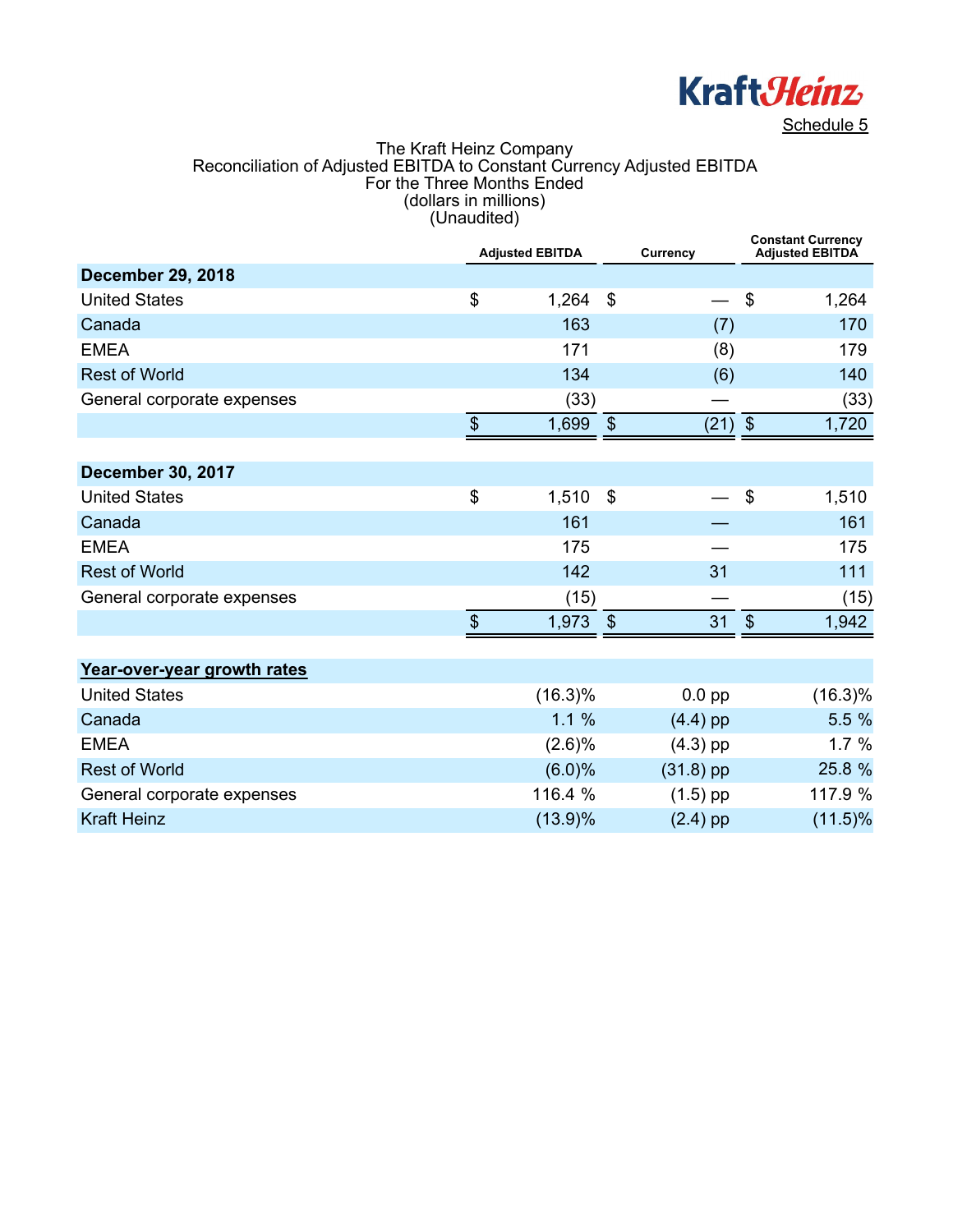

#### The Kraft Heinz Company Reconciliation of Adjusted EBITDA to Constant Currency Adjusted EBITDA For the Year Ended (dollars in millions) (Unaudited)

|                             |                                           | <b>Adjusted EBITDA</b> |                | Currency    |                           | <b>Constant Currency</b><br><b>Adjusted EBITDA</b> |
|-----------------------------|-------------------------------------------|------------------------|----------------|-------------|---------------------------|----------------------------------------------------|
| <b>December 29, 2018</b>    |                                           |                        |                |             |                           |                                                    |
| <b>United States</b>        | \$                                        | 5,279                  | \$             |             | $\$\$                     | 5,279                                              |
| Canada                      |                                           | 613                    |                | (2)         |                           | 615                                                |
| <b>EMEA</b>                 |                                           | 715                    |                | 22          |                           | 693                                                |
| <b>Rest of World</b>        |                                           | 638                    |                | (7)         |                           | 645                                                |
| General corporate expenses  |                                           | (161)                  |                | (2)         |                           | (159)                                              |
|                             | $\, \, \raisebox{12pt}{$\scriptstyle \$}$ | 7,084                  | $\sqrt{3}$     | 11          | $\boldsymbol{\mathsf{S}}$ | 7,073                                              |
|                             |                                           |                        |                |             |                           |                                                    |
| <b>December 30, 2017</b>    |                                           |                        |                |             |                           |                                                    |
| <b>United States</b>        | \$                                        | 5,964                  | $\mathfrak{F}$ |             | \$                        | 5,964                                              |
| Canada                      |                                           | 636                    |                |             |                           | 636                                                |
| <b>EMEA</b>                 |                                           | 681                    |                |             |                           | 681                                                |
| <b>Rest of World</b>        |                                           | 597                    |                | 56          |                           | 541                                                |
| General corporate expenses  |                                           | (108)                  |                |             |                           | (108)                                              |
|                             | $\mathfrak{S}$                            | 7,770                  | $\frac{3}{2}$  | 56          | $\mathcal{S}$             | 7,714                                              |
|                             |                                           |                        |                |             |                           |                                                    |
| Year-over-year growth rates |                                           |                        |                |             |                           |                                                    |
| <b>United States</b>        |                                           | $(11.5)\%$             |                | $0.0$ pp    |                           | $(11.5)\%$                                         |
| Canada                      |                                           | (3.6)%                 |                | $(0.3)$ pp  |                           | $(3.3)\%$                                          |
| <b>EMEA</b>                 |                                           | 4.9 %                  |                | 3.2 pp      |                           | 1.7%                                               |
| <b>Rest of World</b>        |                                           | 6.8%                   |                | $(12.4)$ pp |                           | 19.2 %                                             |
| General corporate expenses  |                                           | 48.6 %                 |                | $1.9$ pp    |                           | 46.7 %                                             |
| <b>Kraft Heinz</b>          |                                           | (8.8)%                 |                | $(0.5)$ pp  |                           | (8.3)%                                             |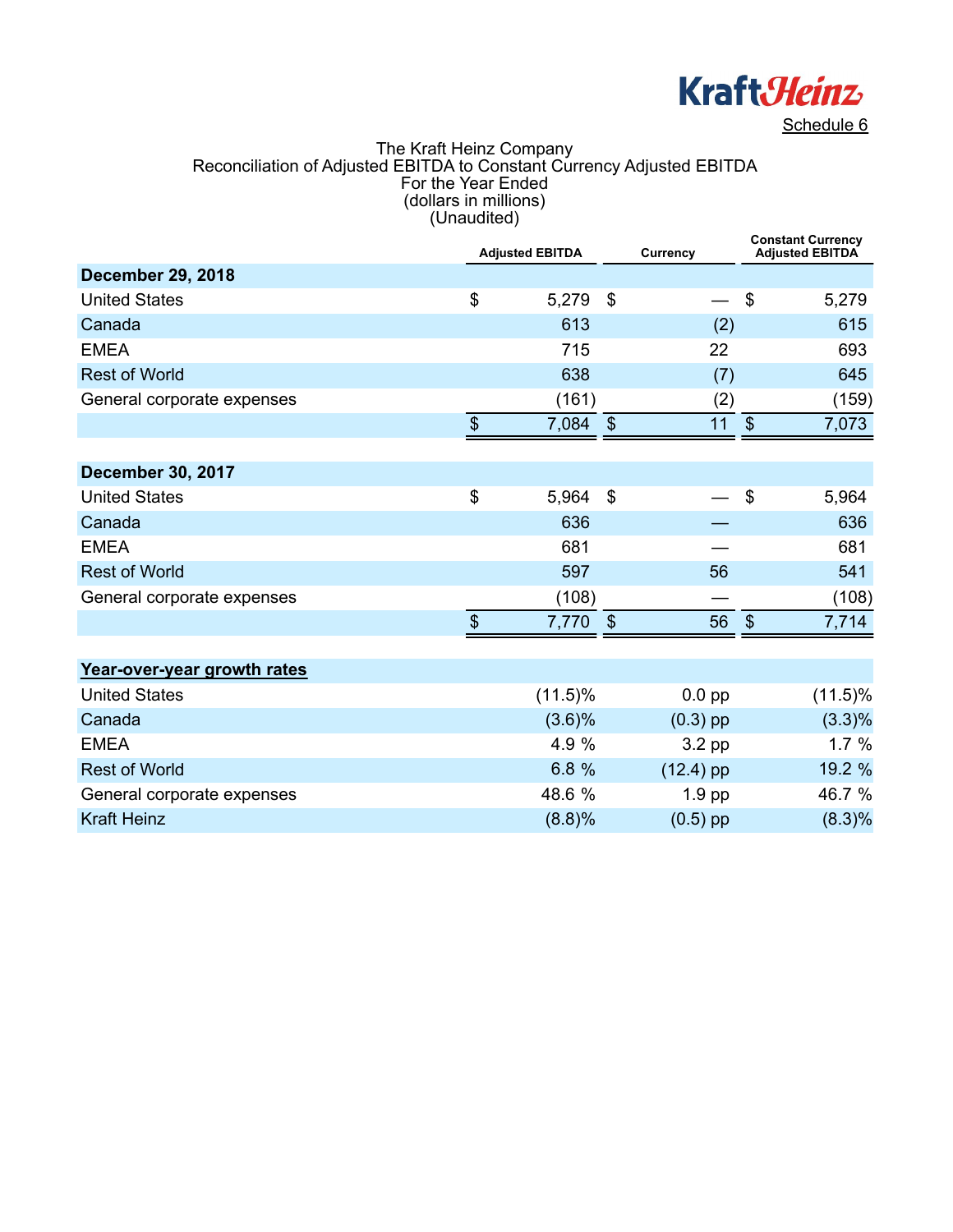

### The Kraft Heinz Company Reconciliation of Diluted EPS to Adjusted EPS (Unaudited)

|                                                                              | For the Three Months Ended |                      |   |                      |  |
|------------------------------------------------------------------------------|----------------------------|----------------------|---|----------------------|--|
|                                                                              |                            | December 29.<br>2018 |   | December 30,<br>2017 |  |
| <b>Diluted EPS</b>                                                           | S                          | $(10.34)$ \$         |   | 6.52                 |  |
| Integration and restructuring expenses <sup>(a)</sup>                        |                            | 0.14                 |   | 0.11                 |  |
| Unrealized losses/(gains) on commodity hedges <sup>(b)</sup>                 |                            | 0.01                 |   |                      |  |
| Impairment losses <sup>(c)</sup>                                             |                            | 11.00                |   |                      |  |
| Other losses/(gains) related to acquisitions and divestitures <sup>(d)</sup> |                            | 0.02                 |   |                      |  |
| Nonmonetary currency devaluation <sup>(e)</sup>                              |                            | 0.01                 |   |                      |  |
| U.S. Tax Reform discrete income tax expense/(benefit) $^{(1)}$               |                            |                      |   | (5.73)               |  |
| <b>Adjusted EPS</b>                                                          | \$                         | 0.84                 | S | 0.90                 |  |

(a) Gross expenses included in integration and restructuring expenses were \$181 million for the three months ended December 29, 2018 (\$173 million after-tax) and \$220 million for the three months ended December 30, 2017 (\$160 million after-tax) and were recorded in the following income statement line items:

• Cost of products sold included \$19 million for the three months ended December 29, 2018 and \$199 million for the three months ended December 30, 2017;

• SG&A included \$62 million for the three months ended December 29, 2018 and \$19 million for the three months ended December 30, 2017; and

• Other expense/(income), net, included \$100 million for the three months ended December 29, 2018 and \$2 million for the three months ended December 30, 2017.

- (b) Gross expenses/(income) included in unrealized losses/(gains) on commodity hedges were expenses of \$10 million for the three months ended December 29, 2018 (\$6 million after-tax) and income of \$5 million for the three months ended December 30, 2017 (\$4 million after-tax) and were recorded in cost of products sold.
- (c) Gross expenses included in impairment losses were \$15.4 billion for the three months ended December 29, 2018 (\$13.5 billion after-tax) and were recorded in SG&A.
- (d) Gross expenses included in other losses/(gains) related to acquisitions and divestitures were \$27 million for the three months ended December 29, 2018 (\$15 million after-tax) and were recorded in the following income statement line items:
	- Interest expense included \$3 million for the three months ended December 29, 2018;
	- Other expense/(income), net, included \$17 million for the three months ended December 29, 2018; and
	- Provision for/(benefit from) income taxes included \$7 million for the three months ended December 29, 2018.
- (e) Gross expenses included in nonmonetary currency devaluation were \$15 million for the three months ended December 29, 2018 (\$15 million after-tax) and were recorded in other expense/(income), net.
- (f) U.S. Tax Reform discrete income tax expense/(benefit) included expense of \$2 million for the three months ended December 29, 2018 and benefit of \$7.0 billion for the three months ended December 30, 2017. Expenses in 2018 primarily related to changes in estimates of certain 2017 U.S. income tax deductions and changes in U.S. tax reserves. These expenses were partially offset by U.S. Tax Reform measurement period adjustments and the release of valuation allowances related to foreign tax credits. The benefit for the three months ended December 30, 2017 was related to the enactment of U.S. Tax Reform.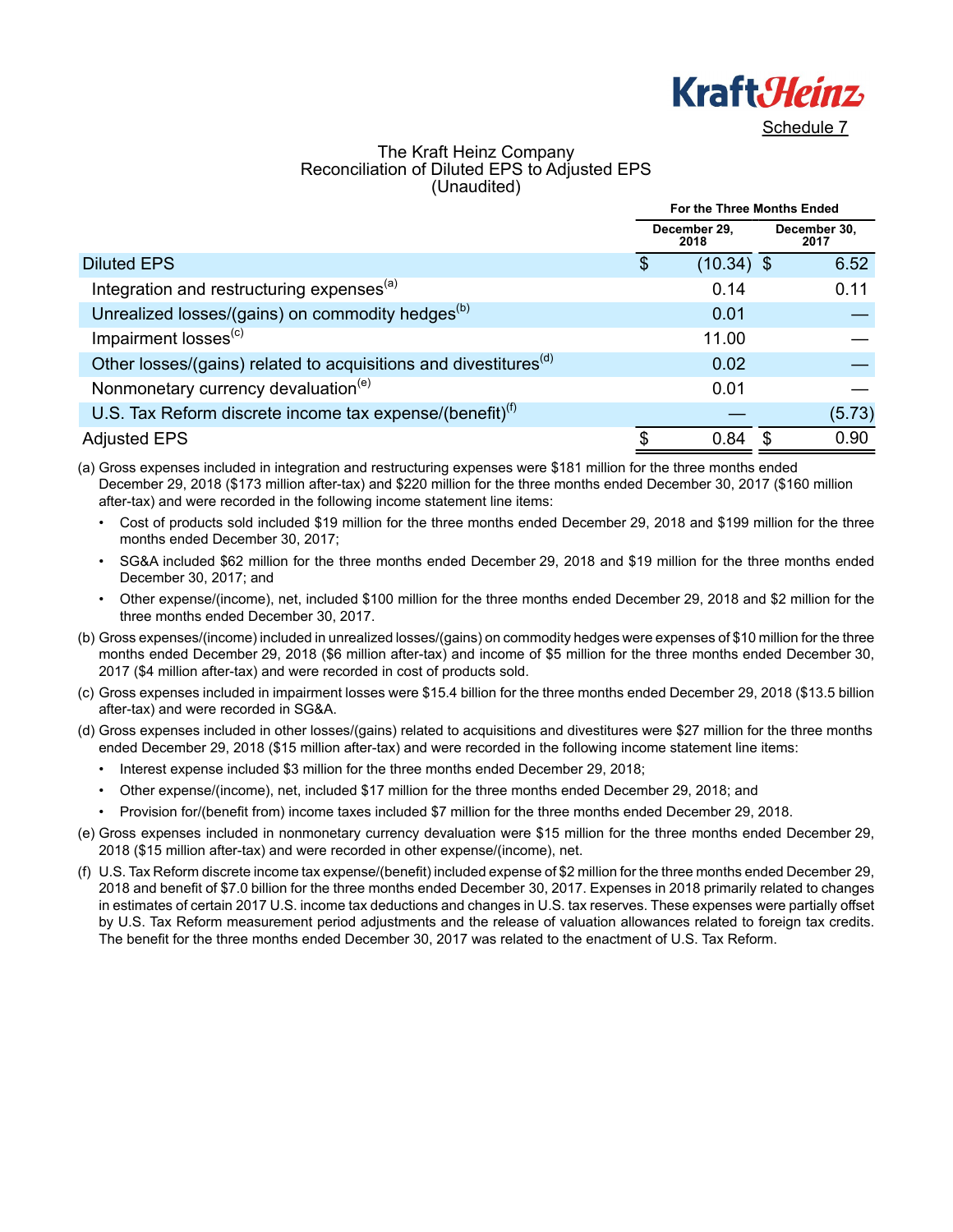

### The Kraft Heinz Company Reconciliation of Diluted EPS to Adjusted EPS (Unaudited)

|                                                                              | For the Year Ended |                      |    |                      |
|------------------------------------------------------------------------------|--------------------|----------------------|----|----------------------|
|                                                                              |                    | December 29,<br>2018 |    | December 30,<br>2017 |
| <b>Diluted EPS</b>                                                           | \$                 | $(8.39)$ \$          |    | 8.95                 |
| Integration and restructuring expenses <sup>(a)</sup>                        |                    | 0.33                 |    | 0.26                 |
| Deal costs $(b)$                                                             |                    | 0.02                 |    |                      |
| Unrealized losses/(gains) on commodity hedges <sup>(c)</sup>                 |                    | 0.01                 |    | 0.01                 |
| Impairment losses <sup>(d)</sup>                                             |                    | 11.34                |    | 0.03                 |
| Losses/(gains) on sale of business <sup>(e)</sup>                            |                    | 0.01                 |    |                      |
| Other losses/(gains) related to acquisitions and divestitures <sup>(f)</sup> |                    | 0.02                 |    |                      |
| Nonmonetary currency devaluation <sup>(g)</sup>                              |                    | 0.12                 |    | 0.03                 |
| U.S. Tax Reform discrete income tax expense/(benefit) $^{(h)}$               |                    | 0.07                 |    | (5.73)               |
| <b>Adjusted EPS</b>                                                          | \$                 | 3.53                 | \$ | 3.55                 |

(a) Gross expenses/(income) included in integration and restructuring expenses were \$459 million in 2018 (\$408 million after-tax) and \$457 million in 2017 (\$330 million after-tax) and were recorded in the following income statement line items:

- Cost of products sold included \$194 million in 2018 and \$463 million in 2017;
- SG&A included \$102 million in 2018 and \$143 million in 2017; and
- Other expense/(income), net, included expenses of \$163 million in 2018 and income of \$149 million in 2017.
- (b) Gross expenses included in deal costs were \$23 million in 2018 (\$19 million after-tax) and were recorded in the following income statement line items:
	- Cost of products sold included \$4 million in 2018; and
	- SG&A included \$19 million in 2018.
- (c) Gross expenses/(income) included in unrealized losses/(gains) on commodity hedges were expenses of \$21 million in 2018 (\$16 million after-tax) and expenses of \$19 million in 2017 (\$12 million after-tax) and were recorded in cost of products sold.
- (d) Gross expenses included in impairment losses were \$15.9 billion in 2018 (\$13.9 billion after-tax) and \$49 million in 2017 (\$35 million after-tax) and were included in SG&A.
- (e) Gross expenses included in losses/(gains) on sale of business were \$15 million in 2018 (\$14 million after-tax) and were recorded in SG&A.
- (f) Gross expenses included in other losses/(gains) related to acquisitions and divestitures were \$27 million in 2018 (\$15 million after-tax) and were recorded in the following income statement line items:
	- Interest expense included \$3 million in 2018;
	- Other expense/(income), net, included \$17 million in 2018; and
	- Provision for/(benefit from) income taxes included \$7 million in 2018.
- (g) Gross expenses included in nonmonetary currency devaluation were \$146 million in 2018 (\$146 million after tax) and \$36 million in 2017 (\$36 million after-tax) and were recorded in other expense/(income), net.
- (h) U.S. Tax Reform discrete income tax expense/(benefit) was an expense of \$81 million in 2018 and a benefit of \$7.0 billion in 2017. Expenses in 2018 primarily related to the revaluation of our deferred tax balances due to changes in state tax laws following U.S. Tax Reform. These expenses were partially offset by net benefits related to changes in U.S. tax reserves, U.S. Tax Reform measurement period adjustments, changes in estimates of certain 2017 U.S. income tax deductions, and the release of valuation allowances related to foreign tax credits. The benefit in 2017 was related to the enactment of U.S. Tax Reform.